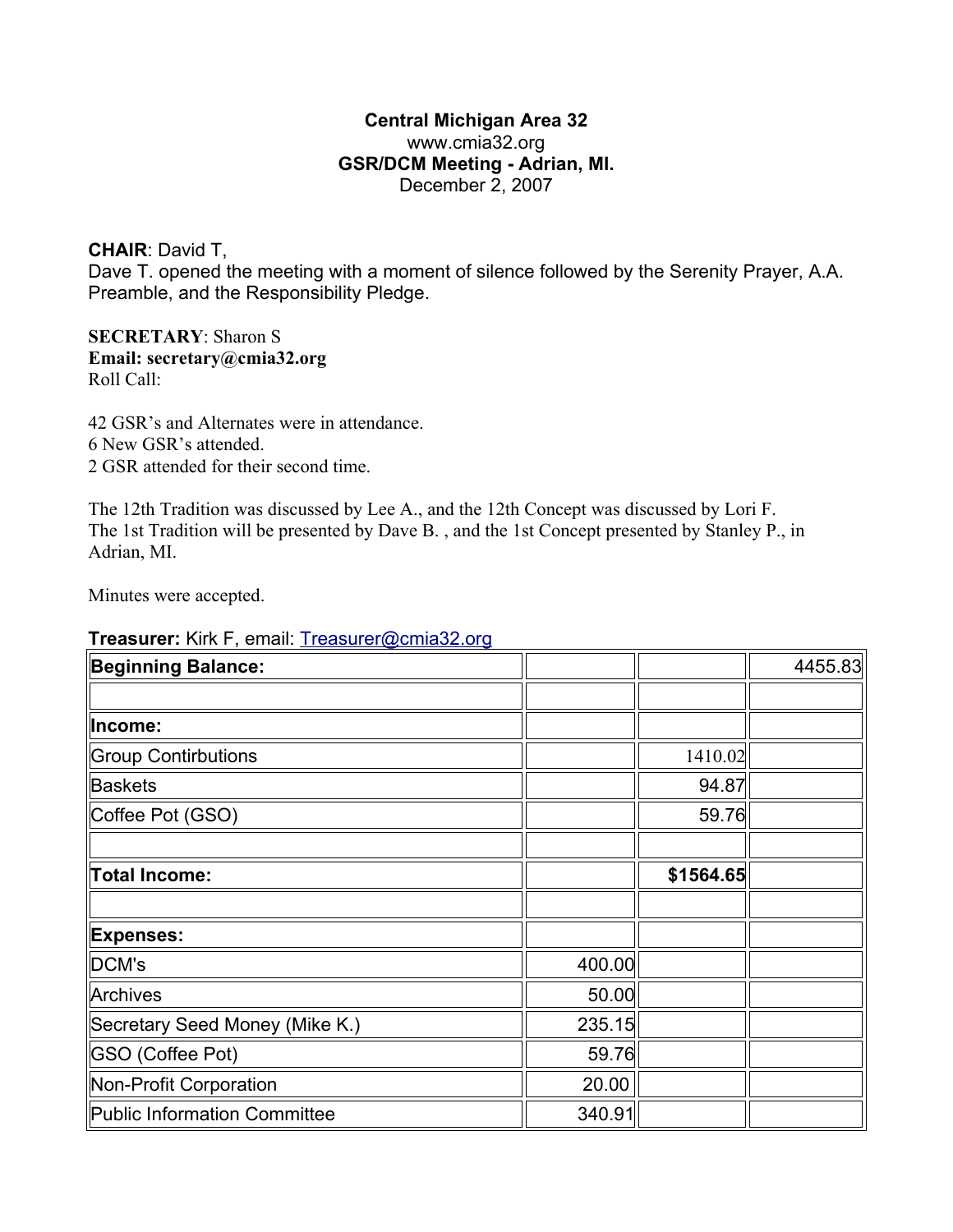| Host Expenses -                         | 300.00    |           |
|-----------------------------------------|-----------|-----------|
| Corrections Committee (CMIA Literature) | 400.00    |           |
| <b>Registrar's Expenses</b>             | 64.64     |           |
| Special Need's Committee                | 50.00     |           |
|                                         |           |           |
| Total Expenses:                         | (1622.32) |           |
|                                         |           |           |
| <b>Ending Balance:</b>                  |           | \$4398.16 |

**Literature:** Lyle T., email: [Literature@cmia32.org](mailto:Literature@cmia32.org)

| <b>Beginning Balance</b>       | \$1,984.79 |                                  |             |
|--------------------------------|------------|----------------------------------|-------------|
| Income:                        |            | <b>Expenses:</b>                 |             |
| Sales                          | 871.75     | Purchases                        | 858.40      |
| Committees and non-<br>taxable | 583.05     | <b>Travel Expenses</b>           | 62.00       |
|                                |            | Storage                          | 57.00       |
| Sales Tax                      | 52.36      |                                  |             |
| <b>Total Income:</b>           | \$1507.16  | Total Expenses:                  | \$(977.40)  |
|                                |            | <b>Ending Balance in Account</b> | \$2514.55   |
|                                |            | tax acct.                        | ( \$674.32) |
|                                |            | Spend. Bal.                      | \$1840.23   |

**Finance Committee:** Sharon s., email: [Finance@cmia32.org](mailto:Finance@cmia32.org) Number of members present: 7

| <b>Beginning Balance</b> | \$4,398.16 |
|--------------------------|------------|
| Expenses & Reimbursement | (2048.64)  |
|                          |            |
| <b>Ending Balance</b>    | \$2349.52  |

**REGISTRAR**: Pauline N No Report